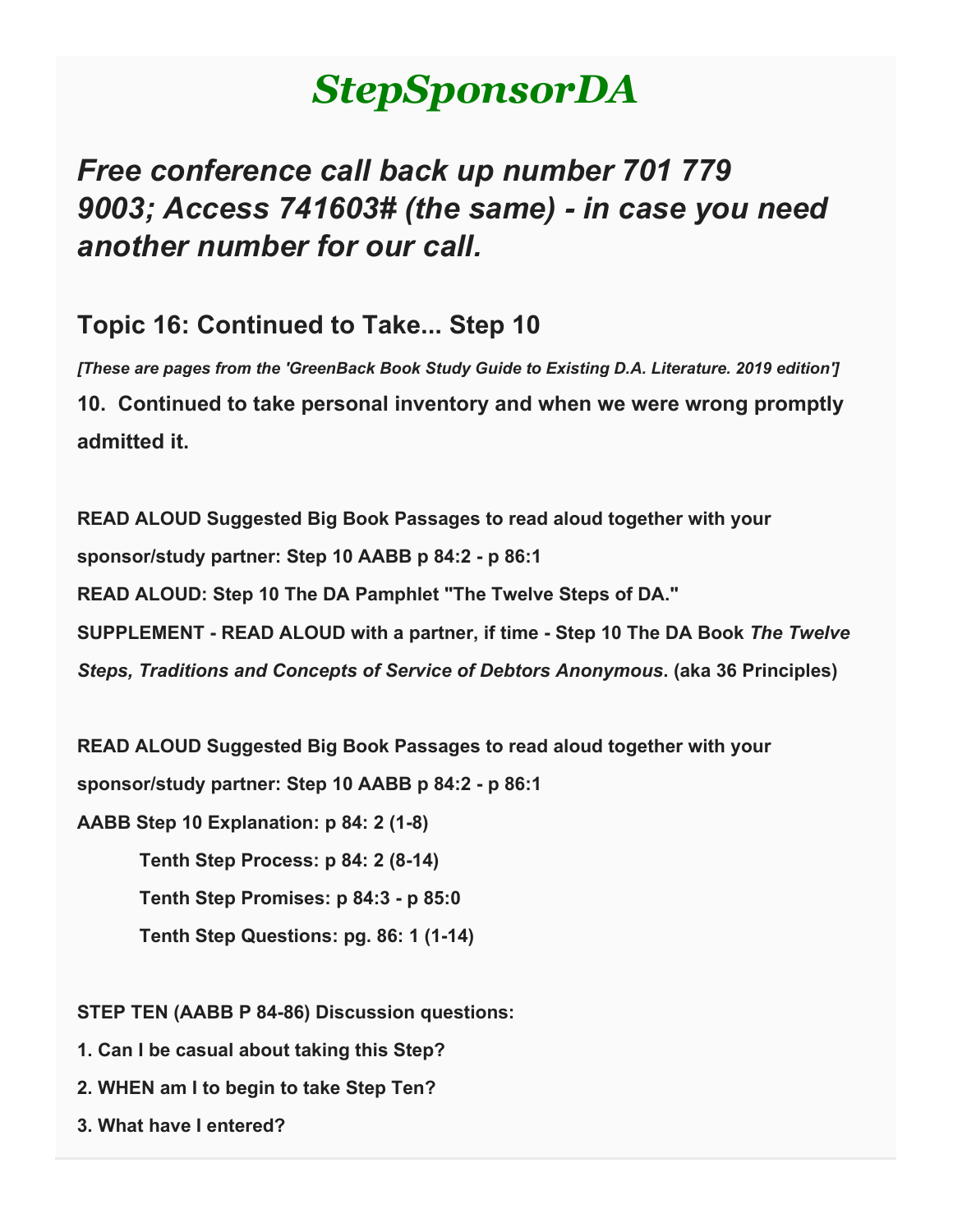- **4. What is my next function to be?**
- **5. How long must I continue to apply this Step to my daily life?**
- **6. WHAT do I watch for? (What Step?)**
- **7. WHEN one of these appears, what is the 1st thing I am to do? (What Step?)**
- **8. WHAT is the next thing I am to do? (What Step?)**
- **9. Then WHAT might I need to do? (What Step?)**
- **10. And lastly, with a determined effort, what am I to do? (What Step?)**
- **11. WHAT is the 1st PROMISED result?**
- **12. WHAT other results am I PROMISED? p 84:3 p 85:0-2**
- **13. What are the Tenth Step PRAYERS? p 84:2 p 85:1-2 p 86:1**
- **14. WHAT ARE THE "MUST'S"**
- **\*This is what we discuss with our sponsors/partners each day in our daily DA call. Step**
- **10 is Steps 1-9 applied to all life's problems.**

**\*Add Step 10 with regular inventory & amends to your daily action assignments**

#### **SHARE: DO YOU DO A REGULAR DAILY STEP 10?**

 **HOW DOES IT BENEFIT YOU? WHAT HELPED YOU OVERCOME RESISTANCE? WHAT STEP 10 PROMISES HAVE YOU REALIZED?**

**READ ALOUD: Step 10 The DA Pamphlet "The Twelve Steps of DA."**

**SUPPLEMENT - READ Aloud with a partner, if time - Step 10 The DA Booklet** *The Twelve* 

*Steps of Debtors Anonymous" or the DA Book* **(12x12x12 or 36 Principles)**

 **What DA Tools do these texts suggest we do on a daily basis?**

 **What DA Tools are suggested on a regular basis?**

#### **ACTIONS**

**NOW YOU ARE FINISHED WITH THE STEP 4 WRITING, CALL AND MAKE YOUR APPOINTMENT AND**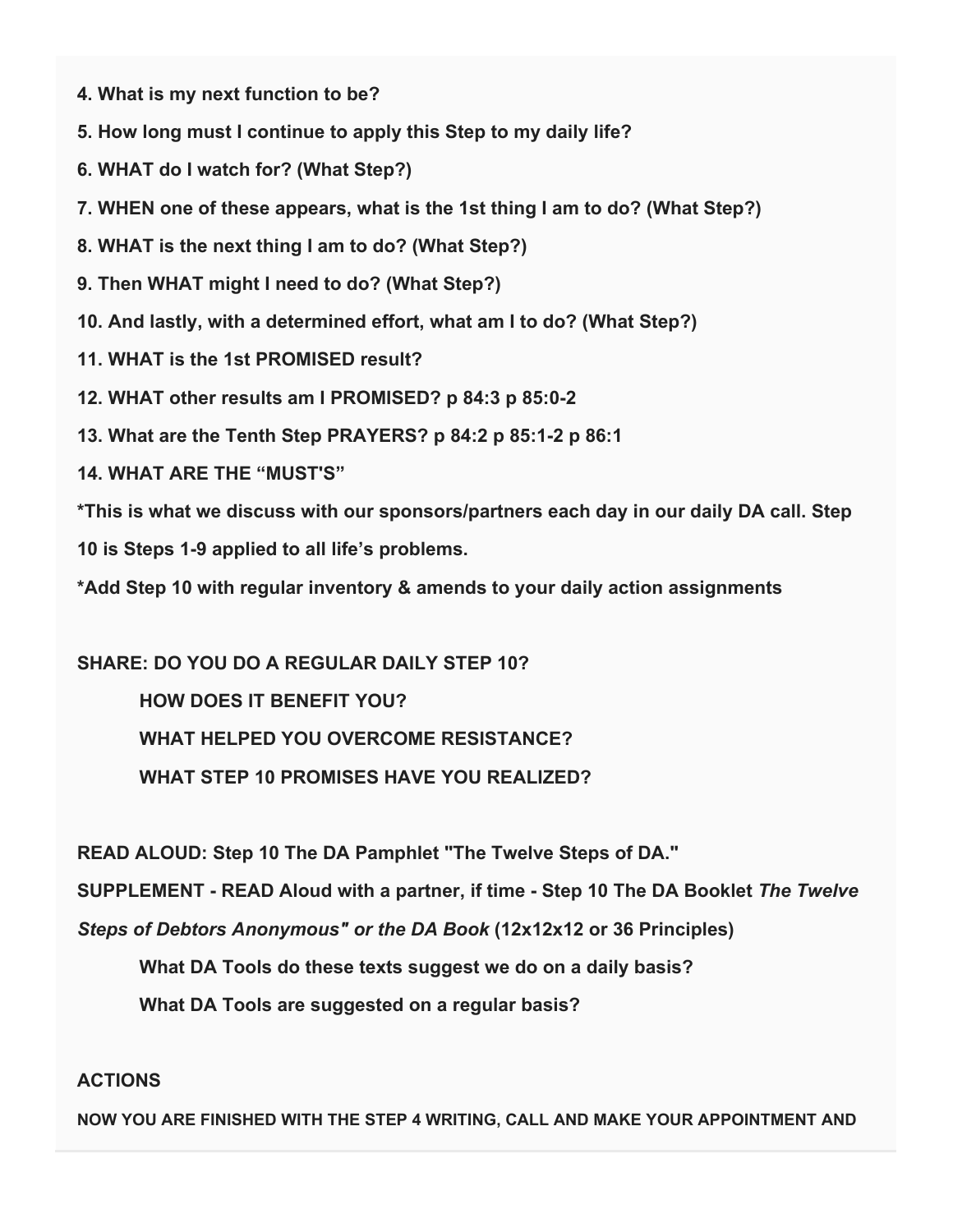#### **GIVE YOUR 5th STEP AWAY.**

#### **AFTER GIVING AWAY YOUR 5th STEP, TAKE STEPS 6 & 7 in PRAYER**

#### **MAKE YOUR 8th STEP AMENDS LIST**

- START WITH THE INDIVIDUALS AND INSTITUTIONS FOUND ON YOUR STEP 4 "HARMS AND RESENTMENTS" INVENTORY.
- ADD OTHER AMENDS TO THIS LIST AS THEY COME UP.
- PRAY FOR WILLINGNESS TO MAKE AMENDS TO THEM ALL.
- START MAKING THE LOW STRESS AMENDS.
- START NIGHTLY 10th STEP WORK BY READING AABB p 84:2 OR 86:1.

**ACTIONS** carried over from previous sessions:

 REVIEW the Action List from the previous session. Be current with that before going on to this week's Action List. *It is absolutely OK, really advisable, to pick up where you left off.*

#### **PRAYER CARDS**

- On individual 3x5 cards, put each of the 3 daily prayers; consider making several sets One set for by the bed, one for your wallet, your desk, vanity mirror, car or other place you frequently look.
- Add the resentment, fear and harms prayers to your prayer cards.
- Add the 6th Step Prayer for willingness and the 7th step prayer for the character defects to be removed to your prayer cards
- Add the Step 8 & 9 prayers for willingness to make amends to all persons harmed
- Add the 10th Step Daily Prayers to your cards.
- Spend some time on the action items in this study each day as you can, at least 15-20 min, or more. *Let whatever amount of time you have be good enough. Keep coming back.*

#### **DAILY**

- One Day at a Time Abstain from New Unsecured Debt (consider setting a date for your last unsecured debt or your DA Birthday).
- Call a DA member. Ask for support maintaining your DA program work, especially 4th step writing
- Read from a piece of DA or AA Literature
- Answer the study questions as indicated
- Keep a spending record as you spend
- Every morning: Pray for willingness to work your DA program
	- o Pray the Serenity Prayer
	- $\circ$  Pray BOTH the Third Step Prayers, AA's p 63 and DA's p 19
	- $\circ$  Pray the resentment, fear and harms prayers as needed, as they apply.
	- $\circ$  Pray the 6th Step Prayer for willingness